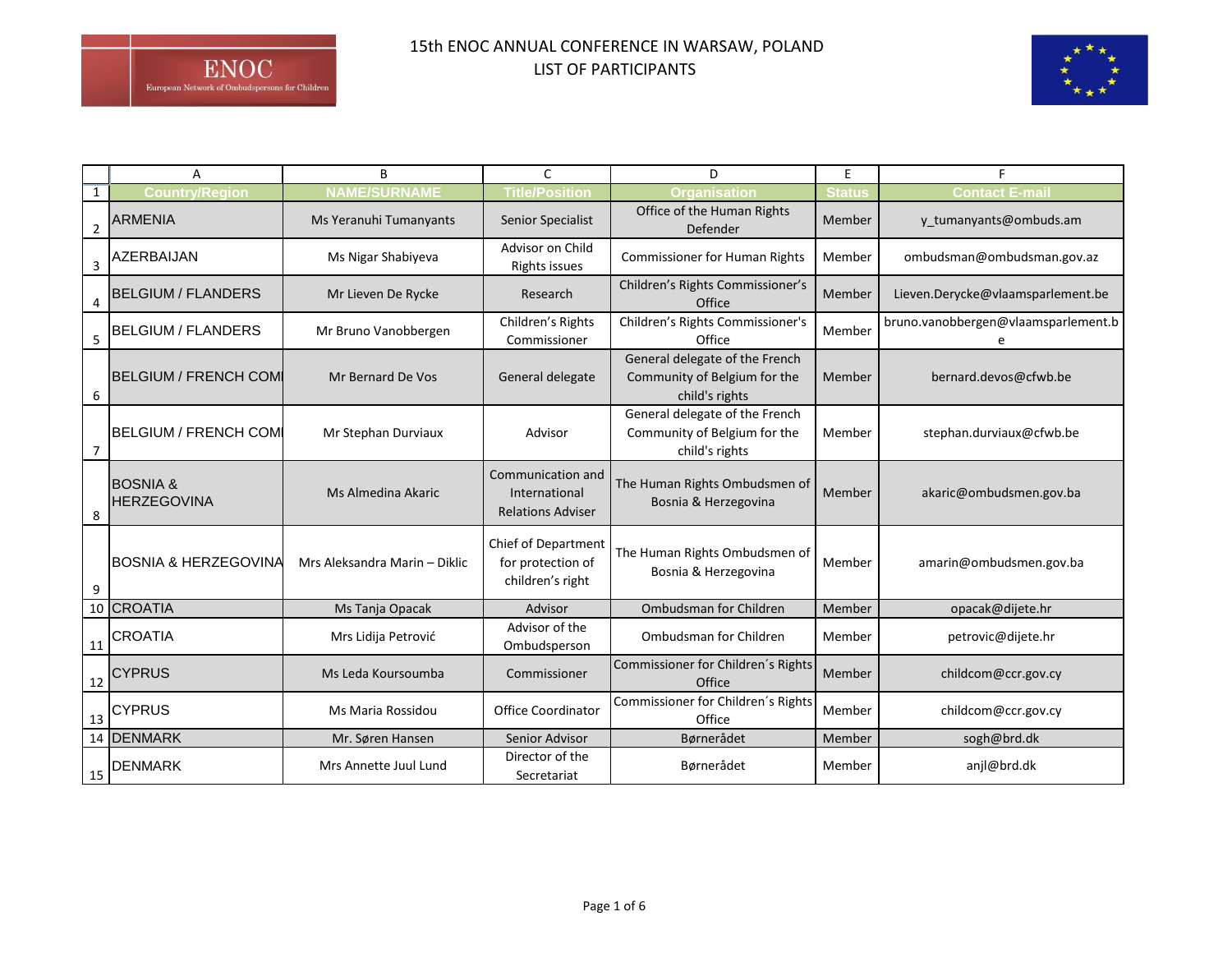

|    | A                 | B                                  | C                                                                 | D                                                                                  | E      |                            |
|----|-------------------|------------------------------------|-------------------------------------------------------------------|------------------------------------------------------------------------------------|--------|----------------------------|
| 16 | <b>FINLAND</b>    | Ms Maria K. Aula                   | Ombudsman for<br>Children                                         | Ombudsman for Children in<br>Finland                                               | Member | mariakaisa.aula@stm.fi     |
| 17 | <b>GEORGIA</b>    | Ms Ana Abashidze                   | Lawyer                                                            | Office of the Public Defender of<br>Georgia, Centre of Child and<br>Woman's Rights | Member | aabashidze@ombudsman.ge    |
| 18 | <b>GEORGIA</b>    | Mrs Anna Arganashvili              | Head of the Centre                                                | Office of the Public Defender of<br>Georgia, Centre of Child and<br>Woman's Rights | Member | aarganashvili@ombudsman.ge |
| 19 | <b>GREECE</b>     | Mr George Moschos                  | Deputy Ombudsman<br>for Children's Rights                         | Independent Authority of the<br>Greek Ombudsman                                    | Member | gmoschos@synigoros.gr      |
| 20 | <b>HUNGARY</b>    | Ms Agnes Lux                       | Legal referent, head<br>of children's rights<br>project           | Office of the Parliamentary<br><b>Commissioner for Civil Rights</b>                | Member | lux@obh.hu                 |
| 21 | ICELAND           | Ms Margret Maria Sigurdardottir    | Ombudsman for<br>Children                                         | Ombudsman for children in Iceland                                                  | Member | ub@barn.is                 |
| 22 | <b>IRELAND</b>    | Mr Mánus De Barra                  | Policy and Human<br><b>Rights Officer</b>                         | Ombudsman for Children's Office                                                    | Member | manus_debarra@oco.ie       |
| 23 | LITHUANIA         | Mrs Edita Ziobiene                 | Ombudsman for<br>children rights                                  | Ombudsman for Children Rights                                                      | Member | edziob@lrs.lt              |
| 24 | Luxembourg        | Ms Marie-Anne Rodesch-<br>Hengesch | President                                                         | Ombudscommittee for the rights<br>of the child                                     | Member | marhork@pt.lu              |
| 25 | <b>MALTA</b>      | Mrs Helen D'Amato                  | Commissioner for<br>Children                                      | Office of the Commissioner for<br>Children-Malta                                   | Member | helen.damato@gov.mt        |
| 26 | <b>MALTA</b>      | Ms Suzanne Gili                    | <b>Task Manager</b>                                               | Office of the Commissioner for<br>Children                                         | Member | suzanne.gili@gov.mt        |
| 27 | <b>MOLDOVA</b>    | Ms Tamara Plamadeala               | Parliamentary<br>advocate for<br>children's rights<br>(Ombudsman) | The Center for Human Rights of<br>Moldova                                          | Member | avocat_copil@yahoo.com     |
| 28 | <b>MONTENEGRO</b> | Ms Nevenka Stankovic               | Deputy of Protector<br>of Human rights and<br>freedoms            | Protector of Human rights and<br>freedoms                                          | Member | ombudsmandjeca@t-com.me    |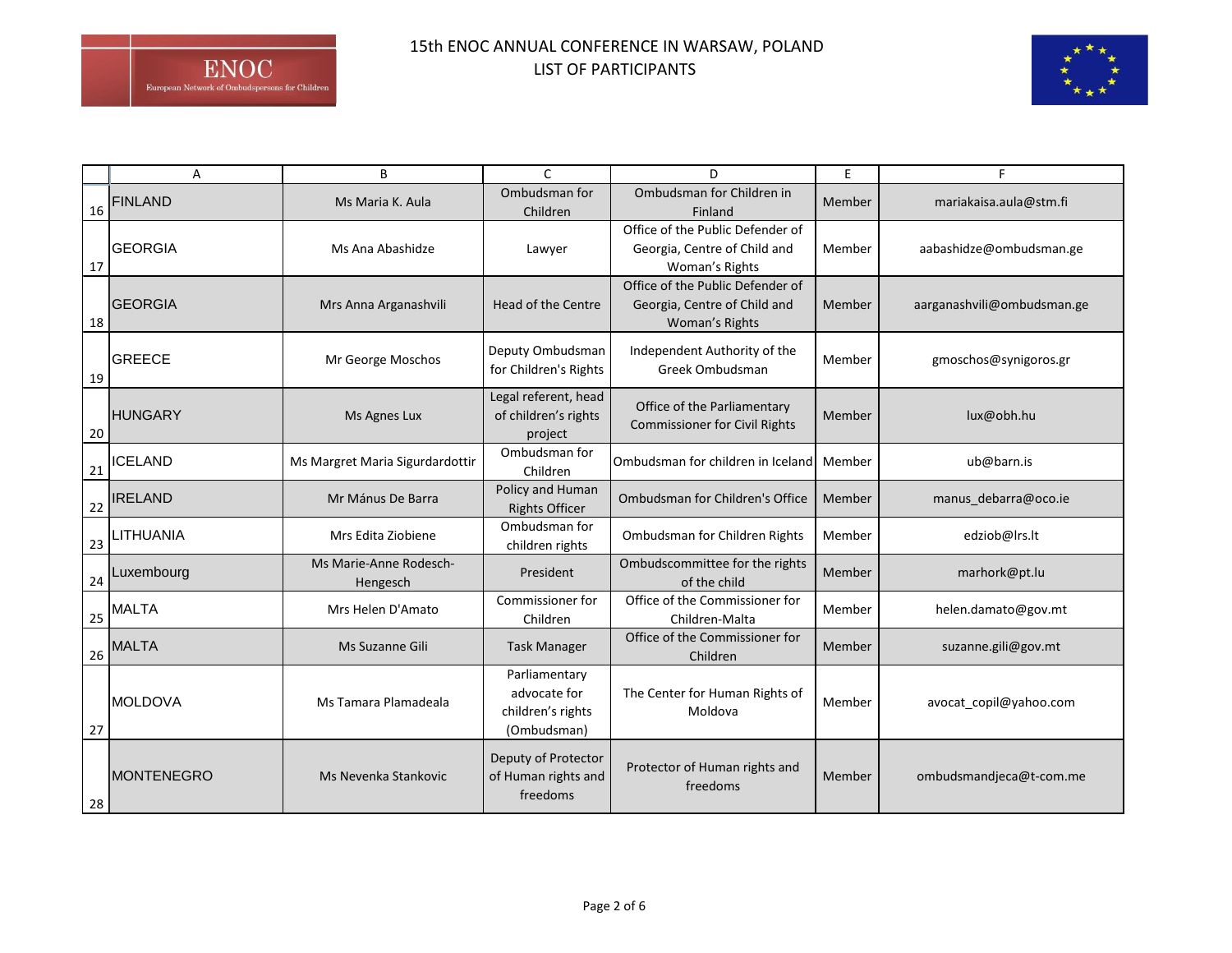## 15th ENOC ANNUAL CONFERENCE IN WARSAW, POLAND LIST OF PARTICIPANTS



|    | Α                        | B                          | C                                                                 | D                                               | E      | F                                 |
|----|--------------------------|----------------------------|-------------------------------------------------------------------|-------------------------------------------------|--------|-----------------------------------|
| 29 | <b>NORWAY</b>            | <b>Mr Knut Haanes</b>      | Deputy Ombudsman                                                  | Ombudsman for Children                          | Member | kh@barneombudet.no                |
| 30 | <b>NORWAY</b>            | Mrs Camilla Kayed          | Advisor/Project<br>Coordinator                                    | Ombudsman for Children                          | Member | ck@barneombudet.no                |
| 31 | <b>POLAND</b>            | Mr Marek Michalak          | Ombudsman for<br>Children                                         | Ombudsman for Children Office                   | Member | m.michalak@brpd.gov.pl            |
| 32 | <b>POLAND</b>            | Ms Agnieszka Rolska        | Advisor                                                           | Ombudsman for Children Office                   | Member | agnieszka.rolska@brpd.gov.pl      |
| 33 | <b>PORTUGAL</b>          | Ms Adriana Barreiros       | Advisor to the<br>Portuguese<br>Ombudsman                         | Provedor de Justiça                             | Member | adriana.barreiros@provedor-jus.pt |
| 34 | <b>PORTUGAL</b>          | Mrs Helena Vera-Cruz Pinto | <b>Portuguese Deputy</b><br>Ombudsperson for<br>children's rights | Provedor de Justiça                             | Member | helena.vera-cruz@provedor-jus.pt  |
| 35 | <b>REPUBLIKA SRPSKA</b>  | Mr Zlatoljub Misic         | Deputy Ombudsman<br>for Children                                  | Ombudsman for Children of<br>Republic of Srpska | Member | info@djeca.rs.ba                  |
| 36 | <b>SERBIA</b>            | Ms Natasa Jovic            | Head of the<br>Department for the<br>Rights of the Child          | <b>Protector of Citizens</b><br>(Ombudsman)     | Member | natasa.jovic@ombudsman.rs         |
| 37 | <b>SERBIA</b>            | <b>Ms Snezana Nesic</b>    | Advisor                                                           | <b>Protector of Citizens</b><br>(Ombudsman)     | Member | snezana.nesic@ombudsman.rs        |
| 38 | <b>SLOVENIA</b>          | Mr Lan Vošnjak             | Senior Advisor                                                    | Human Rights Ombudsman Office                   | Member | lan.vosnjak@varuh-rs.si           |
| 39 | SPAIN / ANDALUSIA        | Mrs Maria Teresa Salces    | Asesora de area de<br>menores                                     | Defensor Del Pueblo Andaluz                     | Member | m.salces@defensor-and.es          |
| 40 | <b>SPAIN / ANDALUSIA</b> | Mrs Claudia Zafra          | Adjunta al Defensor<br>Del Pueblo Andaluz y<br>del Menor          | Defensor Del Pueblo Andaluz                     | Member | c.zafra@defensor-and.es           |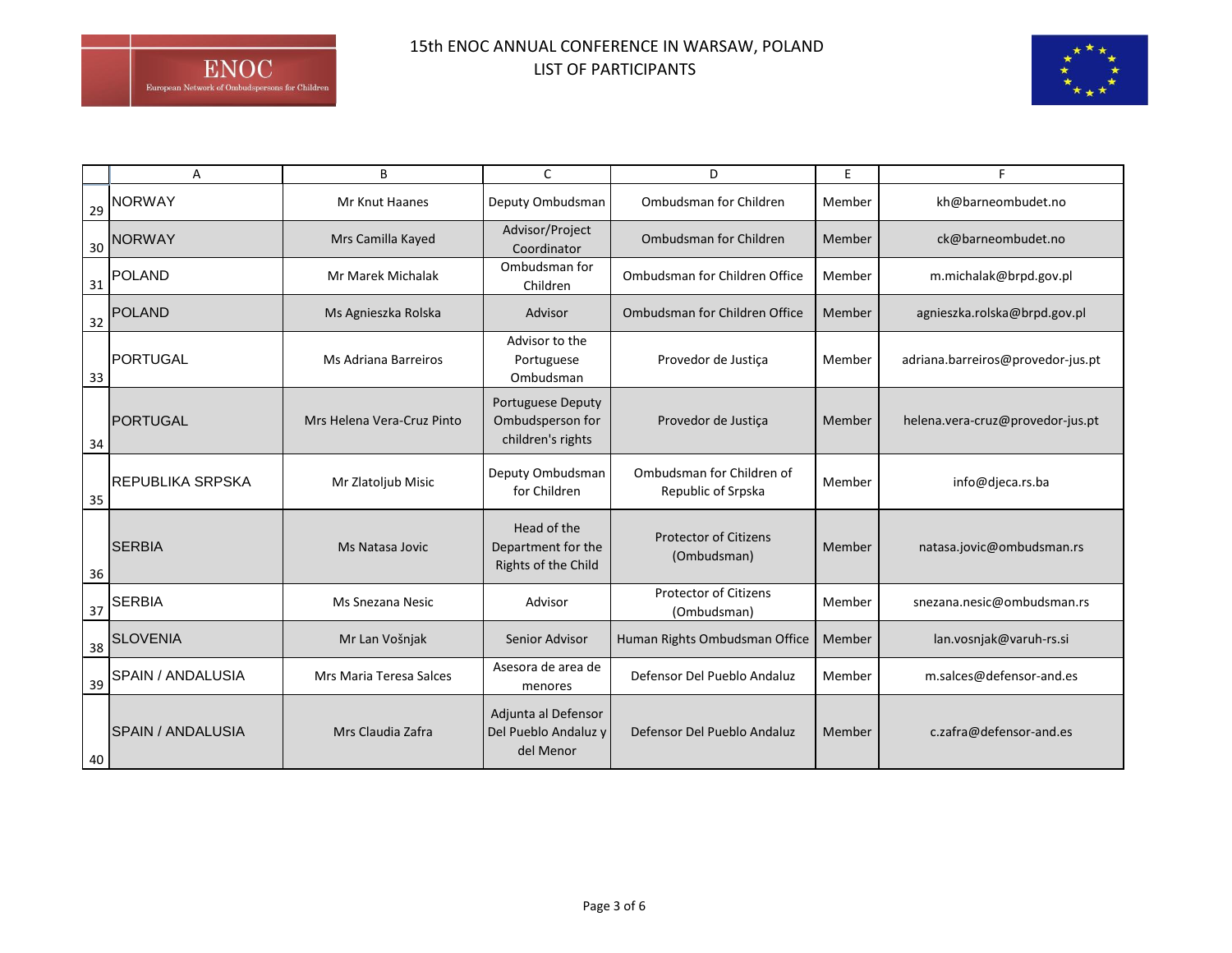

|    | А                               | B                                   | C                                                              | D                                                              | E             | F                                                 |
|----|---------------------------------|-------------------------------------|----------------------------------------------------------------|----------------------------------------------------------------|---------------|---------------------------------------------------|
| 41 | <b>SPAIN / CATALONIA</b>        | Ms Maria Jesus Larios               | Deputy<br>Ombudsperson for<br>Children's Rights                | Sindic de Greuges de Catalunya                                 | Member        | milarios@sindic.cat                               |
| 42 | <b>SPAIN / CATALONIA</b>        | Ms Anna Piferrer Aguilar            | Advisor                                                        | Sindic de Greuges de Catalunya                                 | Member        | apiferrer@sindic.cat                              |
| 43 | <b>SPAIN / GALICIA</b>          | Mrs José Castro Carballal           | Secretaria General<br>del Valedor do Pobo                      | Valedor do Pobo                                                | Member        | valedor@valedordopobo.com                         |
|    | 44 SPAIN / GALICIA              | Mr Benigno Lopez Gonzalez           | Valedor do Pobo                                                | Valedor do Pobo                                                | Member        | valedor@valedordopobo.com                         |
| 45 | <b>SWEDEN</b>                   | Mr Karl Elofsson                    | Director<br><b>Administration Unit</b>                         | The Ombudsman for Children in<br>Sweden                        | Member        |                                                   |
| 46 | <b>SWEDEN</b>                   | Mr Fredrik Malmberg                 | Ombudsman                                                      | The Ombudsman for Children in<br>Sweden                        | Member        | fredrik.malmberg@barnombudsmannen.s               |
| 47 | <b>SWEDEN</b>                   | Mrs Cecilia Sjölander               | Director Program<br>and Research Unit                          | The Ombudsman for Children in<br>Sweden                        | Member        | cecilia.sjolander@barneombudsmannen.s             |
| 48 | THE NETHERLANDS                 | <b>Ms Kim Brouwers</b>              | Advisor                                                        | De Kinderombudsman                                             | Member        | kim.brouwers@dekinderombudsman.nl                 |
| 49 | THE NETHERLANDS                 | Mr Marc Dullaert                    | Kinderombudsman                                                | De Kinderombudsman                                             | Member        | marc.dullaert@dekinderombudsman.nl                |
| 50 | THE NETHERLANDS                 | Mrs Esther Vreeburg-Van der<br>Laan | Advisor                                                        | De Kinderombudsman                                             | <b>Member</b> | esther.vreeburg@dekinderombudsman.nl              |
| 51 | UK / ENGLAND                    | Ms Maggie Atkinson                  | The Children's<br>Commissioner for<br>England                  | The Children's Commissioner for<br>England                     | Member        | info.request@childrenscommissioner.gsi.<br>gov.uk |
| 52 | UK / NORTHERN<br><b>IRELAND</b> | Ms Patricia Lewsley                 | Commissioner and<br>Chief executive                            | Northern Ireland Commissioner for<br>Children and Young People | Member        | Info@niccy.org                                    |
| 53 | UK / SCOTLAND                   | Mr Tam Baillie                      | Scotland's<br>Commissioner for<br>Children and Young<br>People | Scotland's Commissioner for<br>Children and Young People       | Member        | tam.baillie@sccyp.org.uk                          |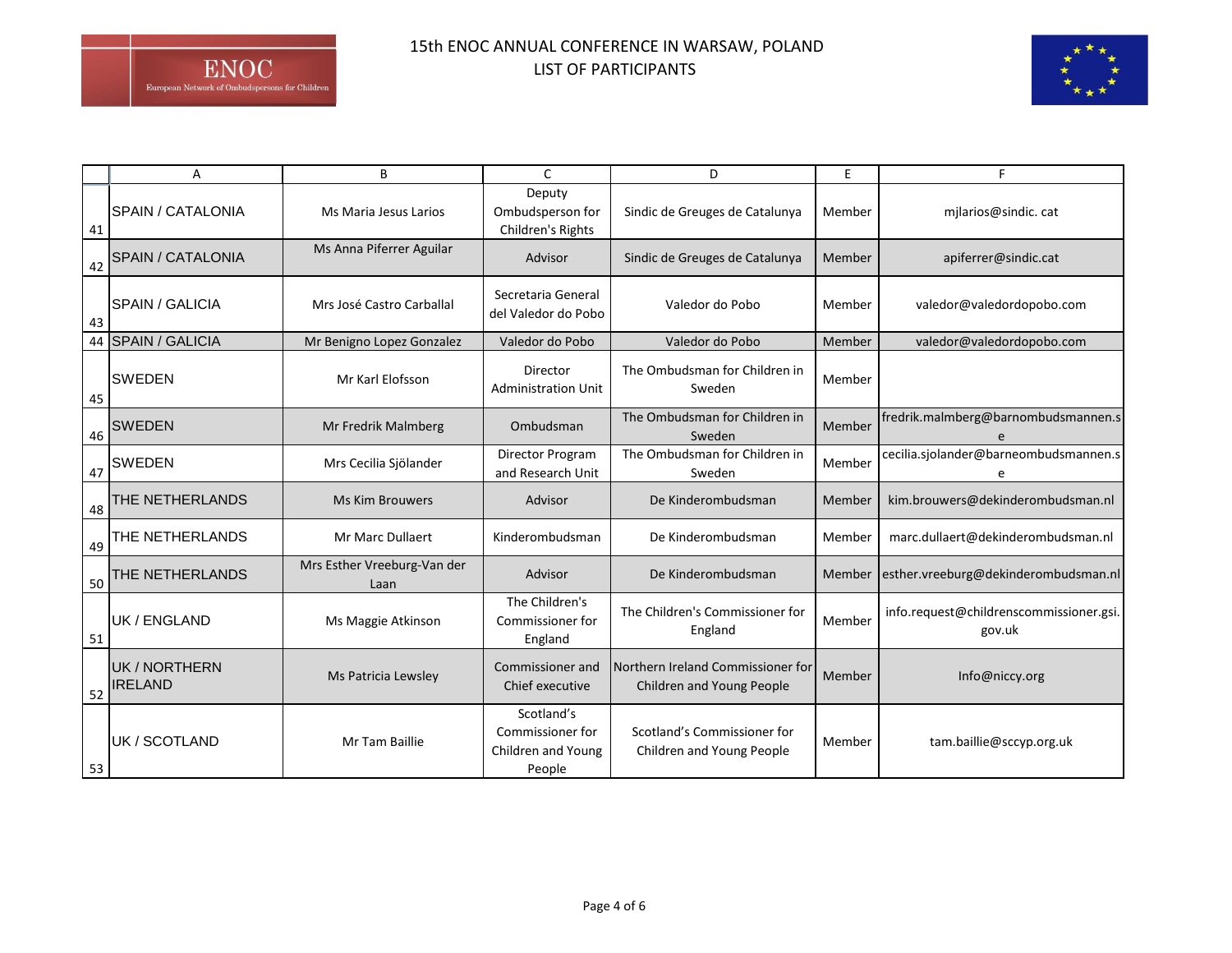

|    | Α                                                  | B                       | C                                                   | D                                                                      | E                     | F                                 |
|----|----------------------------------------------------|-------------------------|-----------------------------------------------------|------------------------------------------------------------------------|-----------------------|-----------------------------------|
| 54 | UK / SCOTLAND                                      | Mrs Cathy Begley        | Acting Head of<br>Participation and<br>Education    | Scotland's Commissioner for<br>Children and Young People               | Member                | cathy.begley@sccyp.org.uk         |
| 55 | UK / WALES                                         | Ms Eleri Thomas         | <b>Chief Executive</b><br>Officer                   | Children's Commissioner for Wales                                      | Member                | Eleri.Thomas@childcomwales.org.uk |
| 56 | UK / WALES                                         | Mr Keith Towler         | Children's<br>Commissioner for<br>Wales             | Children's Commissioner for Wales                                      | Member                | Keith.Towler@childcomwales.org.uk |
|    | 57 International Organisatio                       | <b>NAME/SURNAME</b>     | <b>Title/Position</b>                               | <b>Organisation</b>                                                    | <b>Status</b>         | <b>Contact E-mail</b>             |
| 58 | Council of Europe                                  | Ms Regina Jensdottir    | Head of Children's<br><b>Rights Policy Division</b> | Council of Europe                                                      | Observer              | regina.jensdottir@coe.int         |
| 59 | <b>European Commission</b>                         | Mr Aleksander Romanovic | Policy Officer-Rights<br>of the Child               | EC-DG Justice                                                          | Observer              | aleksandar.romanovic@ec.europa.eu |
|    | UN Committee on the Rights<br>60 of the Child      | Ms Maria Herczog        | Member of the<br>Committee                          | <b>CRC</b>                                                             | Observer              | herczog@mail.datanet.hu           |
|    | $61$ UNICEF                                        | Ms Vanessa Sedletzki    | Child Rights Officer                                | <b>UNICEF</b>                                                          | Observer              | vsedletzki@unicef.org             |
| 62 |                                                    | <b>NAME/SURNAME</b>     | <b>Title/Position</b>                               | <b>Organisation</b>                                                    | <b>Status</b>         | <b>Contact E-mai</b>              |
|    | <b>CRIN-Child Rights</b><br>63 Information Network | Ms Veronica Yates       | Director                                            | <b>CRIN</b>                                                            | Observer              | vyates@crin.org                   |
|    | Save the Children Noway in<br>64 Russia            | Ms Evgenia Kamenetskaya | <b>Country Director</b>                             | Save the Children Noway                                                | Observer              | evgenia.kamenetskaya@scnorway.ru  |
|    | Save the Children Noway in<br>65 Russia            | Mr Igor Kurakin         | Program Manager                                     | Save the Children Noway in Russia                                      | Observer              | igor.kurakin@scnorway.ru          |
| 66 | Experts/Observers                                  | <b>NAME/SURNAME</b>     | <b>Title/Position</b>                               | <b>Organization</b>                                                    | <b>Status</b>         | <b>Contact E-mail</b>             |
| 67 | Expert/Observer                                    | <b>Mr Peter Newell</b>  | Coordinator                                         | Global Initiative to End All Corporal<br><b>Punishment of Children</b> | <b>ENOC</b><br>Expert | peter@endcorporalpunishment.org   |
| 68 | Expert/Observer                                    | Ms Ankie Vandekerchkove | Expert                                              | Belgium                                                                | Observer              | ankievdk@yahoo.com                |